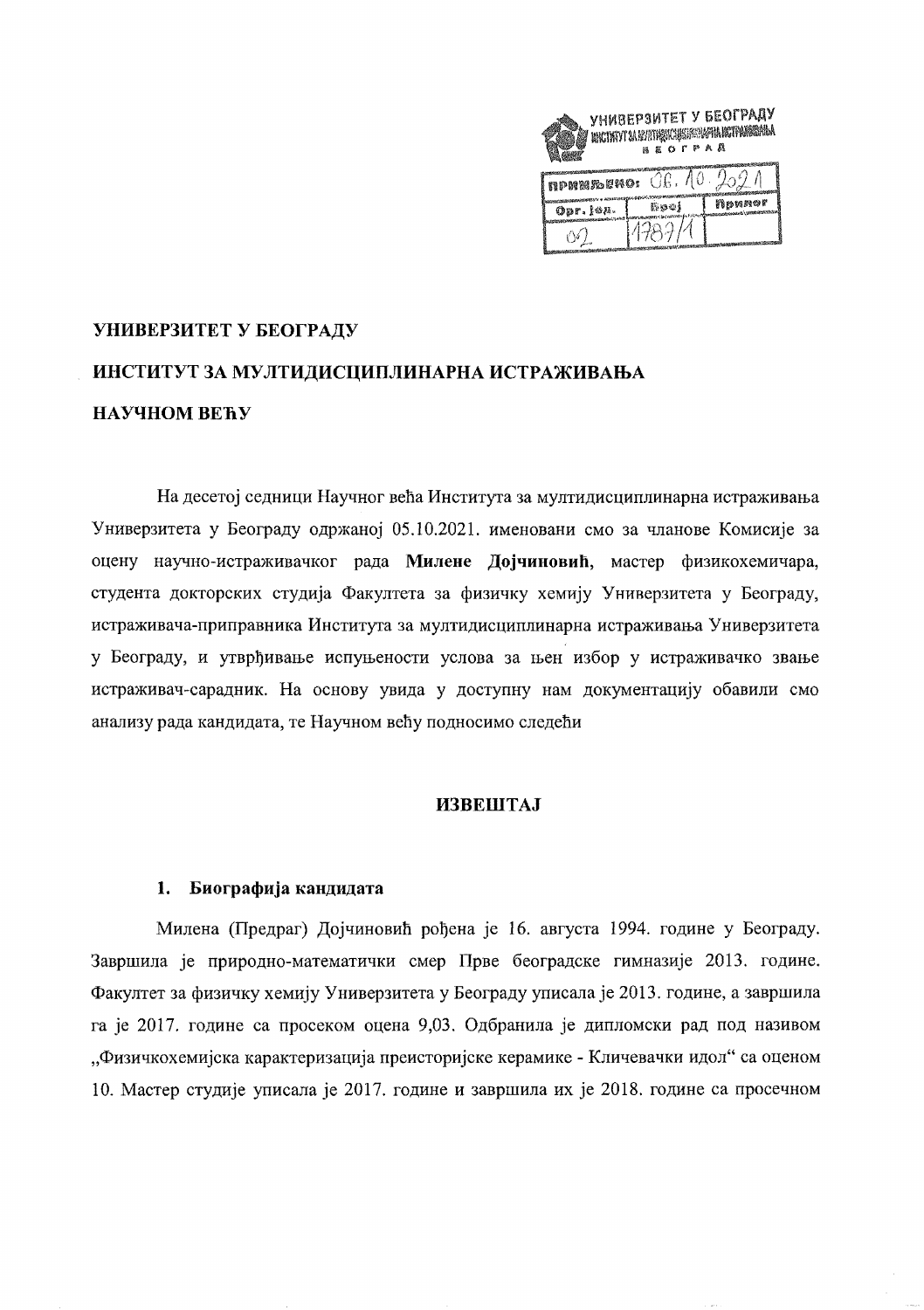оценом 9,5. Мастер рад "Синтеза и карактеризација ZnO синтетисаног глицин-нитратним поступком" одбранила је са оценом 10. Током студија учествовала је у међународној размени студената, била је члан Студентског парламента као и Савета Факултета за физичку хемију. Докторске академске студије уписала је 2018. године на Факултету за физичку хемију и тренутно је на трећој години докторских студија. У звање истраживач приправник изабрана је на седници Научног већа Института за мултидисциплинарна истраживања 18.10.2018. године, а на истом институту се запослила 1. новембра 2018. године. До краја пројектног финансирања 2019. године радила је на пројектима "0-3D наноструктуре за примену у електроници и обновљивим изворима енергије: синтеза, карактеризација и процесирање" број Ш45007 и "Литијум-јон батерије и горивне ћелијеистраживање и развој" број III45014 финансираних од стране Министарства просвете, науке и технолошког развоја Републике Србије. Истраживања којима се тренутно бави обухватају различите методе синтезе наночестичних оксида прелазних метала и њихову карактеризацију, испитивање примене синтетисаних оксила у температурским сензорима и сензорима влажности ваздуха, фотокатализу, хемијске изворе струје и друго.

На Факултету за физичку хемију Универзитета у Београду Милена Дојчиновић је пријавила тему за израду докторске дисертације под насловом: "Синтеза, карактеризација и примена NiMn<sub>2</sub>O<sub>4</sub> у суперкондензаторима и сензорима температуре и влаге". Наставнонаучно веће Факултета за физичку хемију на седници одржаној 10.09.2021. године донело је одлуку о прихватању Извештаја комисије за оцену научне заснованости теме докторске дисертације. Веће научних области природних наука Универзитета у Београду на седници одржаној 23.09.2021. године донело је Одлуку о сагласности на одлуку Наставно-научног већа Факултета за физичку хемију о прихватању теме докторске дисертације.

Кандидат је коаутор три научна рада публикованих у врхунским часописима (категорија М21) и први аутор три научна рада публикованих у врхунским часописима (категорија М21) као и коаутор једног рада у истакнутом међународном часопису (категорија М22). Милена Дојчиновић је коаутор четири саопштења са међународних скупова штампаних у целини (категорија МЗЗ) као и коаутор десет саопштења са међународних скупова штампаних у изводу (категорија МЗ4).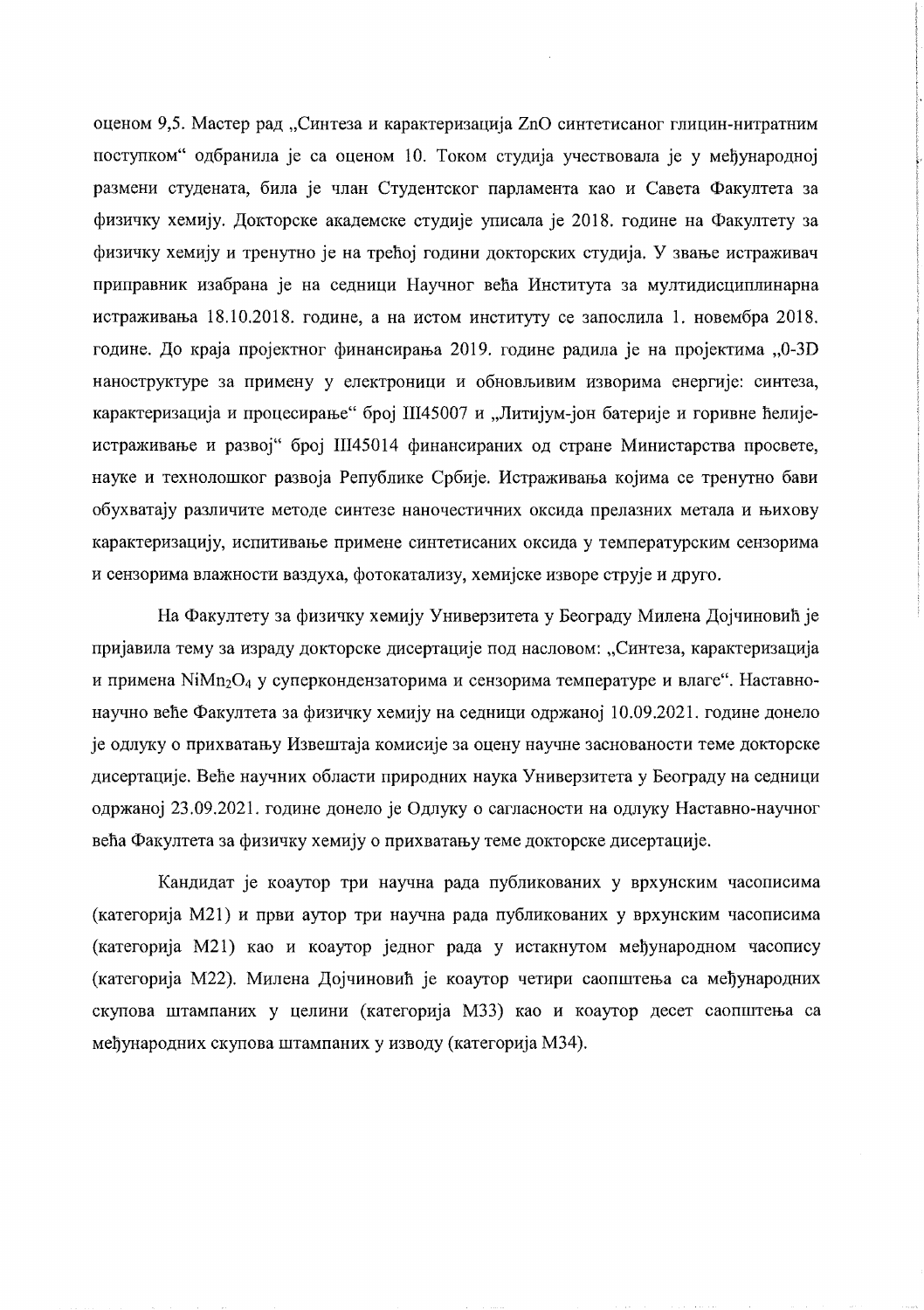### 2. Библиографија

Рад у врхунском часопису (M21)

1) **Milena P. Dojcinovic,** Zorka Z. Vasiljevic, Janez Kovac, Nenad Tadic, Maria Vesna Nikolic, *Nickel manganite-Sodium Alginate Nano-Biocomposite for temperature sensing, Chemosensors,* 9(9), 241, https:lldoi.org/10.3390/chemosensors9090241, (2021).

2) **Milena P. Dojcinovic,** Zorka Z. Vasiljevic, Jugoslav B. Krstic, Je1ena D. Vujancevic, Smilja Markovic, Nenad B. Tadic, Maria Vesna Nikolic, *Electrospun Nickel Manganite (NiMn<sub>2</sub>O<sub>4</sub>) Nanocrystalline fibers for humidity and temperature sensing,* Sensors 21 (13):4357, doi: 10.3390/s21134357 (2021),

3) **Milena P. Dojcinovic,** Zorka Z. Vasiljevic, Vera P. Pavlovic, Dario Barisic, Damir Pajic, Nenad B. Tadic, Maria Vesna Nikolic, *Mixed Mg-Co spinel ferrites: Structure, morphology, magnetic and photocatalytic properties,* Journal of Alloys and Compounds, Volume 855, 157429, doi: 1O.1016/j.jallcom.2020.157429 (2021),

4) Maria Vesna Nikolic, **Milena P. Dojcinovic,** Zorka Z. Vasiljevic, Miloljub D. Lukovic, Nebojsa J. Labus, *Nanocomposite Zn<sub>2</sub>SnO<sub>4</sub>/SnO<sub>2</sub> Thick Films as a Humidity Sensing Material,* IEEE Sensors Journal, vol. 20, no. 14, pp. 7509 - 7516, issn: 1530-437X, doi: 10.1109/JSEN.2020.2983135 (2020),

5) Maria Vesna Nikolic, Jugoslav B. Krstic, Nebojsa J. Labus, Miloljub D. Lukovic, **Milena P. Dojcinovic,** Milan Radovanovic, Nenad B. Tadic, *Structural, morphological* and textural properties of iron manganite (FeMnO<sub>3</sub>) thick films applied for humidity *sensing,* Materials Science and Engineering B, doi: 1O.1016/j.mseb.2020.114547 (2020),

6) Zorka Z. Vasiljevic, **Milena P. Dojcinovic,** Jugoslav B. Krstic, Vesna Ribic, Nenad B. Tadic, Milos Ognjanovic, Sandrine Auger, Jasmina Vidic, Maria Vesna Nikolic, *Synthesis and antibacterial activity of iron manganite (FeMn03) particles against the environmental bacterium Bacillus subtilis, RSC Adv.,* 10, 13879-13888, doi: 10.1 039/DORAO 1809K, (2020),

Рад у истакнутом међународном часопису (М22)

1) Zorka. Z. Vasiljevic, **Milena P. Dojcinovic,** Jelena D. Vujancevic, Ivona Jankovic-Castvan, Milos Ognjanovic, Nenad B. Tadic, Stevan Stojadinovic, Goran O.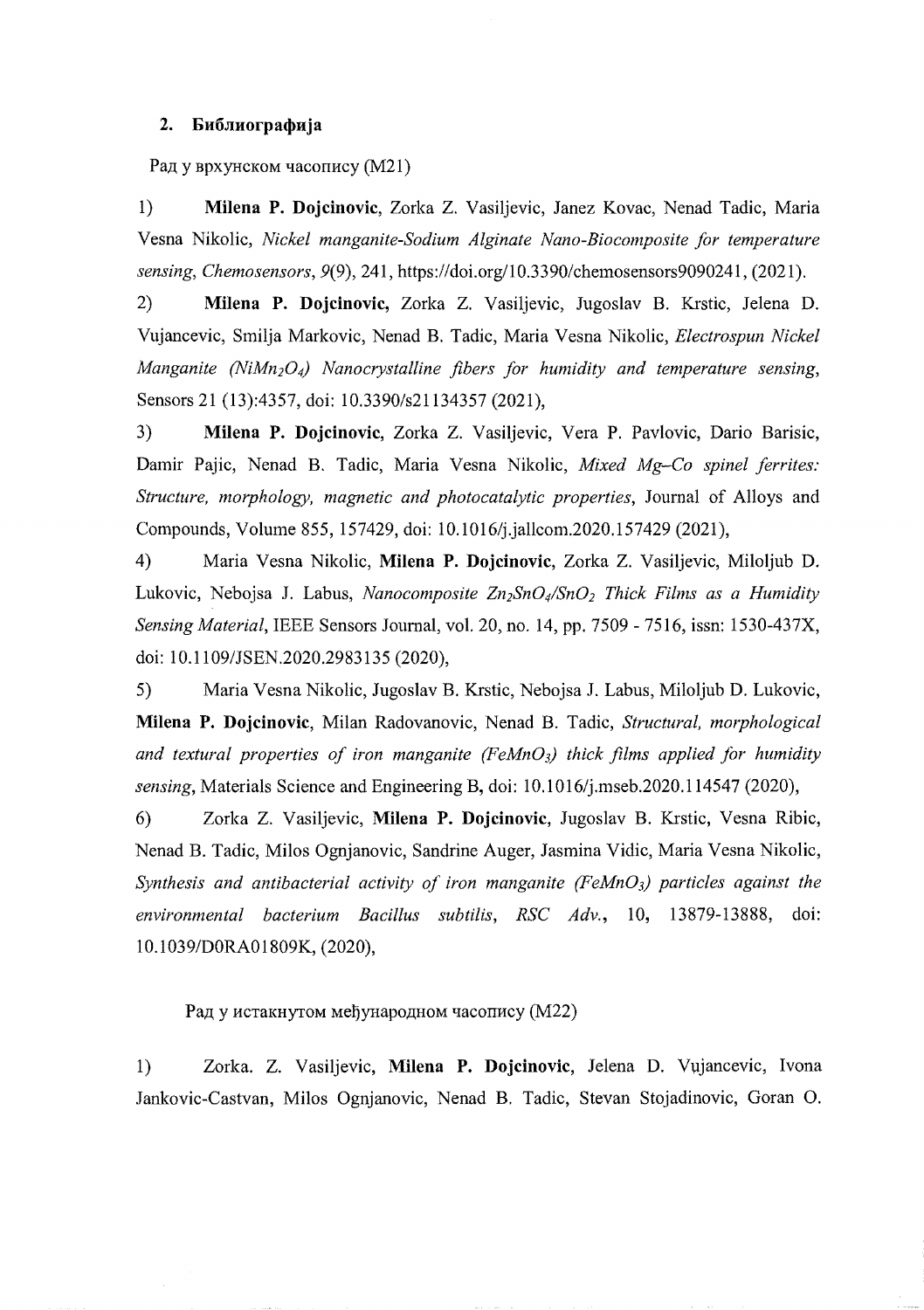Brankovic, Maria Vesna Nikolic, *Photocatalytic degradation of methylene blue under natural sunlight using iron titanate nanoparticles prepared by a modified sol-gel method,*  ROYAL SOC, vol. 7, no. 9, issn: 2054-5703, doi: 1O.1098/rsos.200708 (2020),

Саопштење са међународног скупа штампано у целини (М33):

1) Maria Vesna Nikolic, Zorka Z. Vasiljevic, **Milena P. Dojcinovic,** Jelena Vujancevic, Milan Radovanovic, *Impact of Microstructure on Humidity Influence on Complex Impedance ofIron Manganite,* IEEE, issn: 2161-2536, isbn: 978-1-7281-6773-2, Demanovska Valley, Slovakia, 14. - 15. May, 2020,

2) Maria Vesna Nikolic, Zorka Z. Vasiljevic, **Milena P. Dojcinovic,** Nenad B. Tadic, Milan Radovanovic, Goran M. Stojanovic, *Nanocrystalline Nickel Manganite Synthesis by Sol-Gel Combustion for Flexible Temperature Sensors, Nanocrystalline Nickel Manganite Synthesis by Sol-Gel Combustion for Flexible Temperature Sensors,*  IEEE, isbn: 978-1-7281-5278-3, Manchester, United Kingdom, United Kingdom, 16. - 19. Aug, 2020,

3) Maria Vesna Nikolic, Miloljub D. Lukovic, **Milena P. Dojcinovic,** Nebojsa J. Labus, *Application of iron manganite for humidity sensing,* Proceedings of the 42nd International Spring Seminar on Electronics Technology, IEEE, vol. 2019, no. 8810291, pp. 1 - 4, issn: 2161-2536, isbn: 978-1-7281-1874-1, Wroclaw, 15. - 19. May, 2019,

4) Maria Vesna Nikolic, **Milena P. Dojcinovic,** Zorka Z. Vasiljevic, Miloljub D. Lukovic, Nebojsa J. Labus, *Nanocomposite Zn<sub>2</sub>SnO<sub>4</sub>/SnO<sub>2</sub> thick films as a humidity sensing material,* Proceedings of the IEEE International Conference on Flexible and Printable Sensors and Systems, IEEE, voL 2019, no. 8792304, pp. 1 - 3, isbn: 978-1-5386 9304-1901, Glasgow, UK, 8. - 10. Jul, 2019.

Саопштења са међународних скупова штампана у изводу (М34):

1) Maria Vesna Nikolic, **Milena P. Dojcinovic,** Zorka Z. Vasiljevic, J. Vujancevic, Jugoslav B. Krstic, Nenad B. Tadic, Smilja Markovic, *Electrospun nickel manganite (NiMn204) nanofibers for temperature and humidity sensing applications,* 71st Annual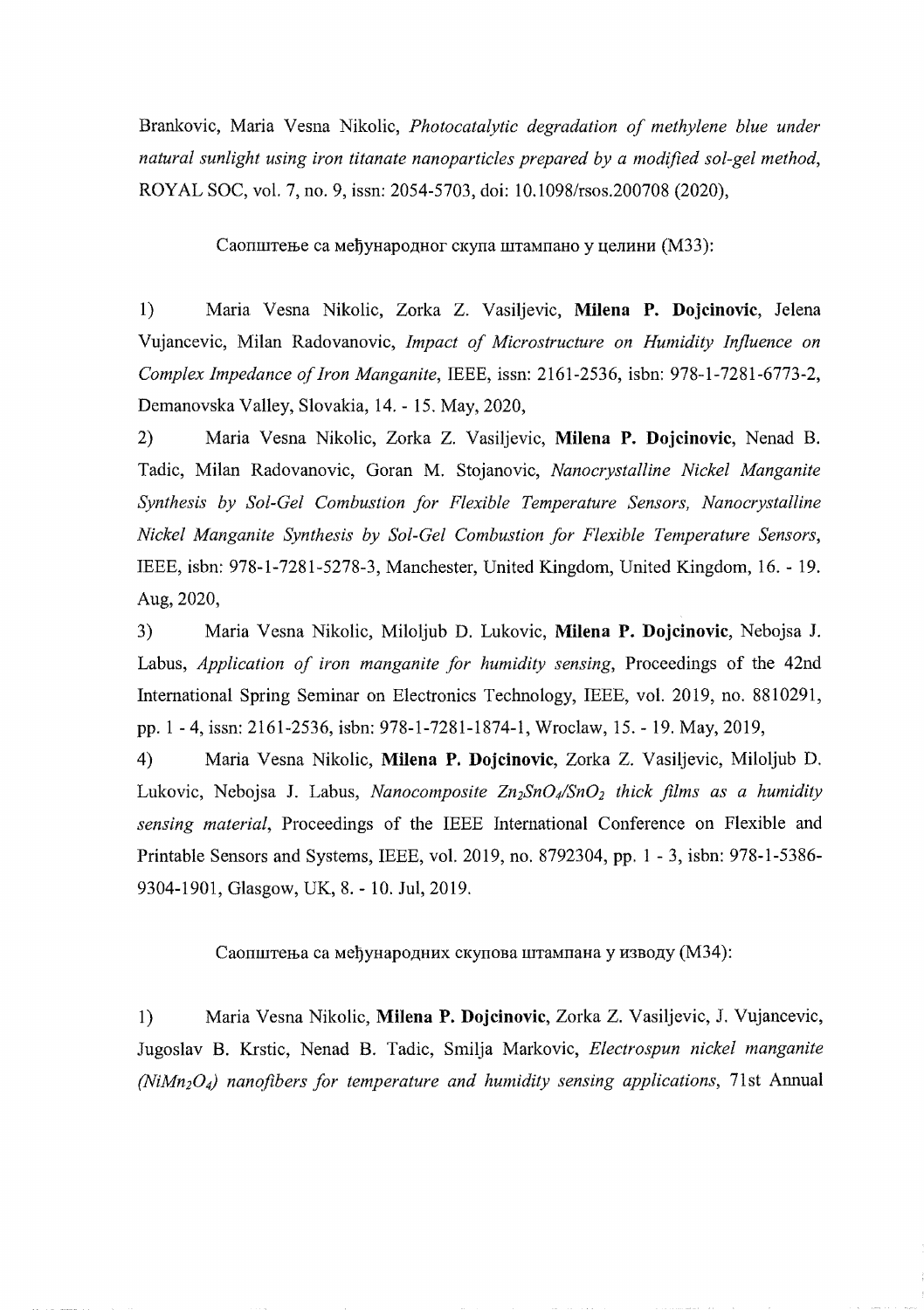Meeting of the International Society of Electrochemistry, ISE, Belgrade, Serbia, 30. Aug 4. Sep, 2020,

2) **Milena P. Dojcinovic,** Zorka Z. Vasiljevic, Vesna Ribic, Zeljko Mravik, Ivana Stojkovic Stamatovic, Maria Vesna Nikolic, *Use of FeMn03 as a Catalyst in the Water Splitting Reaction, 71st Annual Meeting of the International Society of Electrochemistry,* Belgrade, 30. Aug - 4. Sep, 2020,

3) **Milena P. Dojcinovic,** Zorka Z. Vasiljevic, Nenad B. Tadic, Vera P. Pavlovic, Dario Barisic, Damir Pajic, Maria Vesna Nikolic, *Finding optimal conditions and investigating the structure* & *morphology ofcobalt/magnesium ferrite based cubic spinels*   $(C_{\alpha}Mg_{1,x}Fe_2O_4)$  as photocatalysts, Eighteenth Young Researchers Conference – Materials Science and Engineering, Belgrade: Institute of Technical Sciences of SASA, pp. 71 - 71, isbn: 978-86-80321-35-6, Beograd, 2. - 4. Dec, 2019,

4) Zorka Z. Vasiljevic, **Milena P. Dojcinovic,** Jelena Vujancevic, Smilja Markovic, Nenad Tadic, Maria V. Nikolic, *Influence of C0<sup>2</sup>* <sup>+</sup>*ions on photocatalytic properties of MgFe204 ferrites,* The 5th Conference of the Serbian Society for Ceramic Materials, Institute for Multidisciplinary Research, University of Belgrade Kneza Viseslava 1, 11000 Belgrade, Serbia, isbn: 978-86-80109-22-0, Beograd, 11. - 13. Jun, 2019,

5) Zorka Z. Vasiljevic, **Milena P. Dojcinovic,** Jelena Vujancevic, Nenad Tadic, Maria Vesna Nikolic, *Nanocrystalline iron-manganite (FeMn03) applied for humidity sensing,* The 5th Conference of the Serbian Society for Ceramic Materials (Belgrade, Serbia), isbn: 978-86-80109-22-0, Beograd, 11. - 13. Jun, 2019,

6) Maria Vesna Nikolic, Miloljub D. Lukovic, **Milena Dojcinovic,** Zorka Z. Vasiljevic, *Nanocrystalline SnO<sub>2</sub>-Zn<sub>2</sub>SnO<sub>4</sub> composite thick films applied as humidity sensors,* The 5th Conference of the Serbian Society for Ceramic Materials (Belgrade, Serbia), isbn: 978-86-80109-22-0, Beograd, 11. - 13. Jun, 2019,

7) Zorka Z. Vasiljevic, **Milena P. Dojcinovic,** Ivona Jankovic-Castvan, Jelena Vujančević, Nenad B. Tadić, Maria Vesna Nikolić, *Photocatalytic degradation of methylene blue and oxytetracycline via sol-gel synthesized pseudobrookite,* Eighteenth Young Researchers' Conference Materials Sciences and Engineering, Institute of Technical Sciences of SASA Knez Mihailova 35/IV, 11000 Belgrade, Serbia, pp. 70 - 70, isbn: 978-86-80321-35-6, Beograd, 2. - 4. Dec, 2019,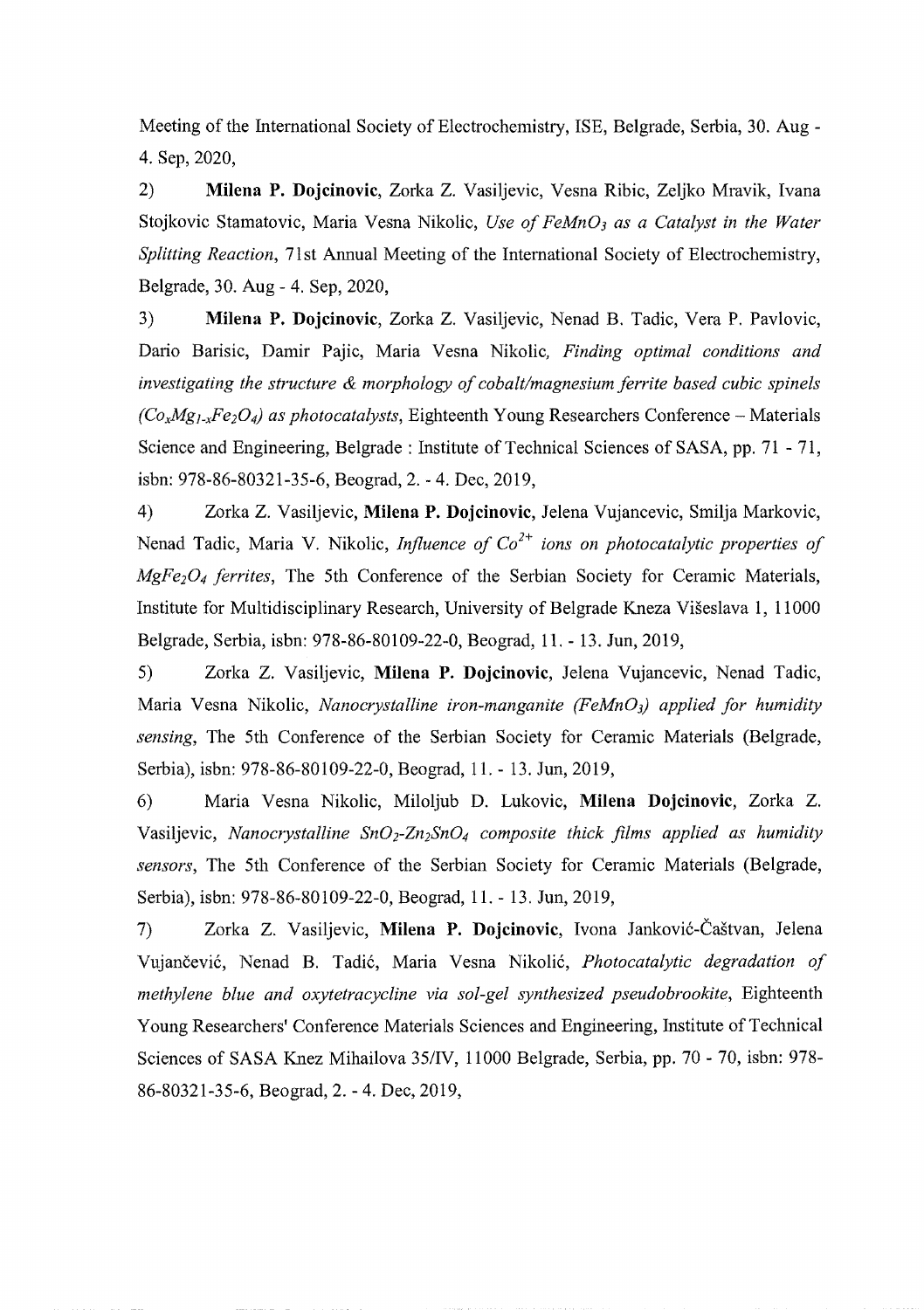8) Zorka Z. Vasiljevic, Milena P. Dojcinovic, Jelena Vujancevic, Ivona Jankovic Castvan, Nenad B. Tadic, Maria Vesna Nikolic, *Structural and photocatalytic properties of sol-gel synthesized Fe<sub>2</sub>TiO<sub>5</sub>*, Programme and Book of Abstracts of The 13th Conference for Young Scientists in Ceramics, Department of Materials Engineering, Faculty of Technology Novi Sad, University of Novi Sad, isbn: 978-86-6253-104-9, Novi Sad, 16. 19. Oct, 2019,

9) Zorka Z. Vasiljevic, **Milena P. Dojcinovic,** Vera P. Pavlovic, Je1ena Vujancevic, Nenad Tadic, Maria V. Nikolic, *Structure, morphology and photocatalytic properties of*  $Co_xMg_xFe_2O_4$  ( $0\leq x\leq 1$ ) spinel ferrites obtained by sol-gel synthesis, Twenty first YUCOMAT 2019 & Eleventh WRTCS 2019 (Herceg Novi), isbn: 978-86-919111-4-0, Herceg Novi, 2. - 6. Sep, 2019,

10) **Milena P. Dojcinovic**, Zorka Z. Vasiljevic, Jelena Vujancevic, Vera P. Pavlovic, Smilja Markovic, Nenad B. Tadic, Maria V. Nikolic, *Visible light photocatalytic activity of nanocrystalline*  $Co_xMg_xFe_2O_4$  *(x = 0-1)*, The Programme and Book of Abstracts, 13th Conference for Young Scientists in Ceramics (CYSC-2019)), Faculty of Technology, University of Novi Sad, pp. 136 - 136, isbn: 978-86-6253-104-9, 16. - 19. Oct, 2019.